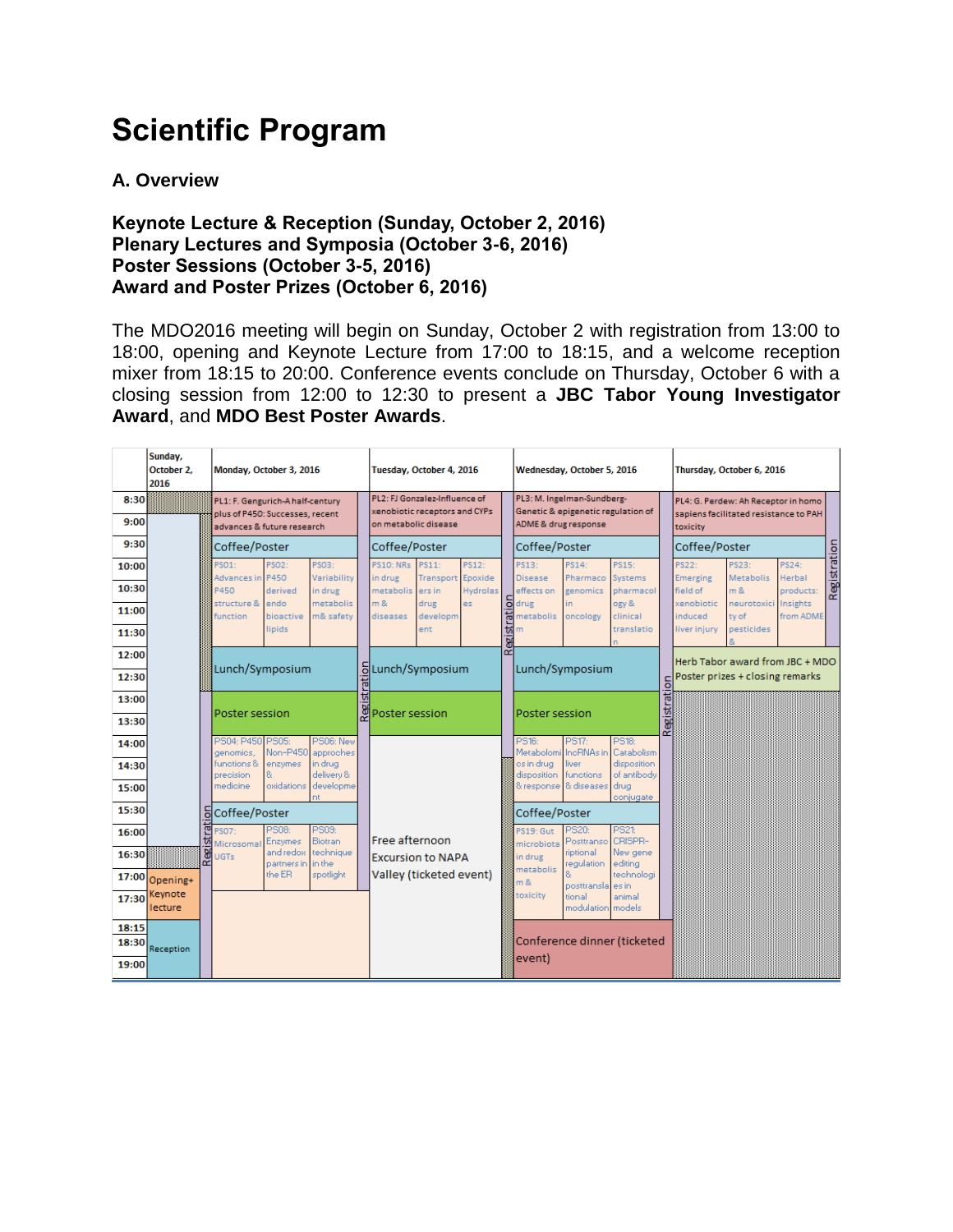#### **B. Session Structure**

|              | Long Session (120 min) |  | <b>Short Session (90 min)</b> |              |  |  |  |  |
|--------------|------------------------|--|-------------------------------|--------------|--|--|--|--|
| $25 + 5$ min | $25 + 5$ min           |  | $25 + 5$ min                  | $20 + 5$ min |  |  |  |  |
| $25 + 5$ min | $20 + 5$ min           |  | $25 + 5$ min                  | $20 + 5$ min |  |  |  |  |
| $25 + 5$ min | $20 + 5$ min           |  | $25 + 5$ min                  | $20 + 5$ min |  |  |  |  |
|              |                        |  |                               | $10 + 5$ min |  |  |  |  |
|              | $20 + 5$ min           |  |                               |              |  |  |  |  |
| $25 + 5$ min | $10 + 5$ min           |  |                               |              |  |  |  |  |

**Session Chairs are encouraged to inform/remind each invited speaker and oral presenter the time s/he has before the meeting and/or session starts, as outlined above.**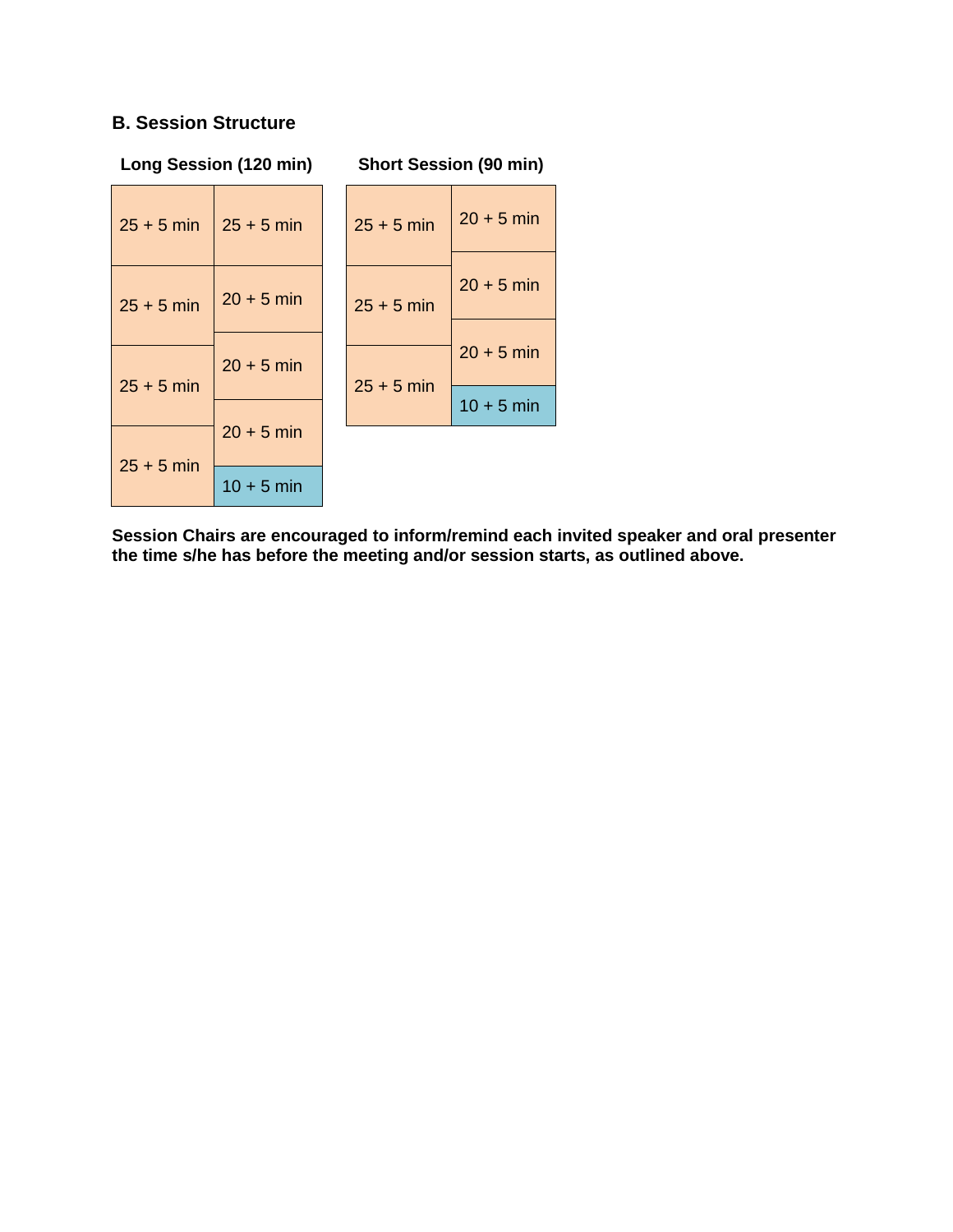#### **C. Detail Program**

# **Sunday, October 2, 2016**

**Opening 17:00 – 17:15 pm Ballroom A/B/C** *Aiming Yu (21st MDO Meeting Chair, Sacramento, CA, USA) Magnus Ingelman-Sundberg (MDO Committee Chair, Stockholm, SE)*

**Keynote Lecture 17:15 – 18:15 pm Ballroom A/B/C** *Chair: Deanna Kroetz, UCSF, USA*

**Mechanism-Based Inactivation of Human Cytochrome P450s** *Larry Wienkers, Amgen, San Francisco, CA, USA*

**Reception 18:15 – 20:00 pm Alumni Center AGR Hall & Patio**

# **Monday, October 3, 2016**

**Plenary Lecture 1 8:30 – 9:30 am Ballroom A/B/C**

*Chair: Magnus Ingelman-Sundberg, Karolinska Institutet, Sweden*

**A Half-Century Plus of Cytochrome P450: Many Successes, Recent Advances, & A View to Future Research** *F. Peter Guengerich, Vanderbilt University, Nashville, TN, USA*

**Coffee Break 9:30 – 10:00 am**

**Parallel Symposia 10:00 – 12:00 pm**

**PS01: Advances in Cytochrome P450 Structure and Function Ballroom A**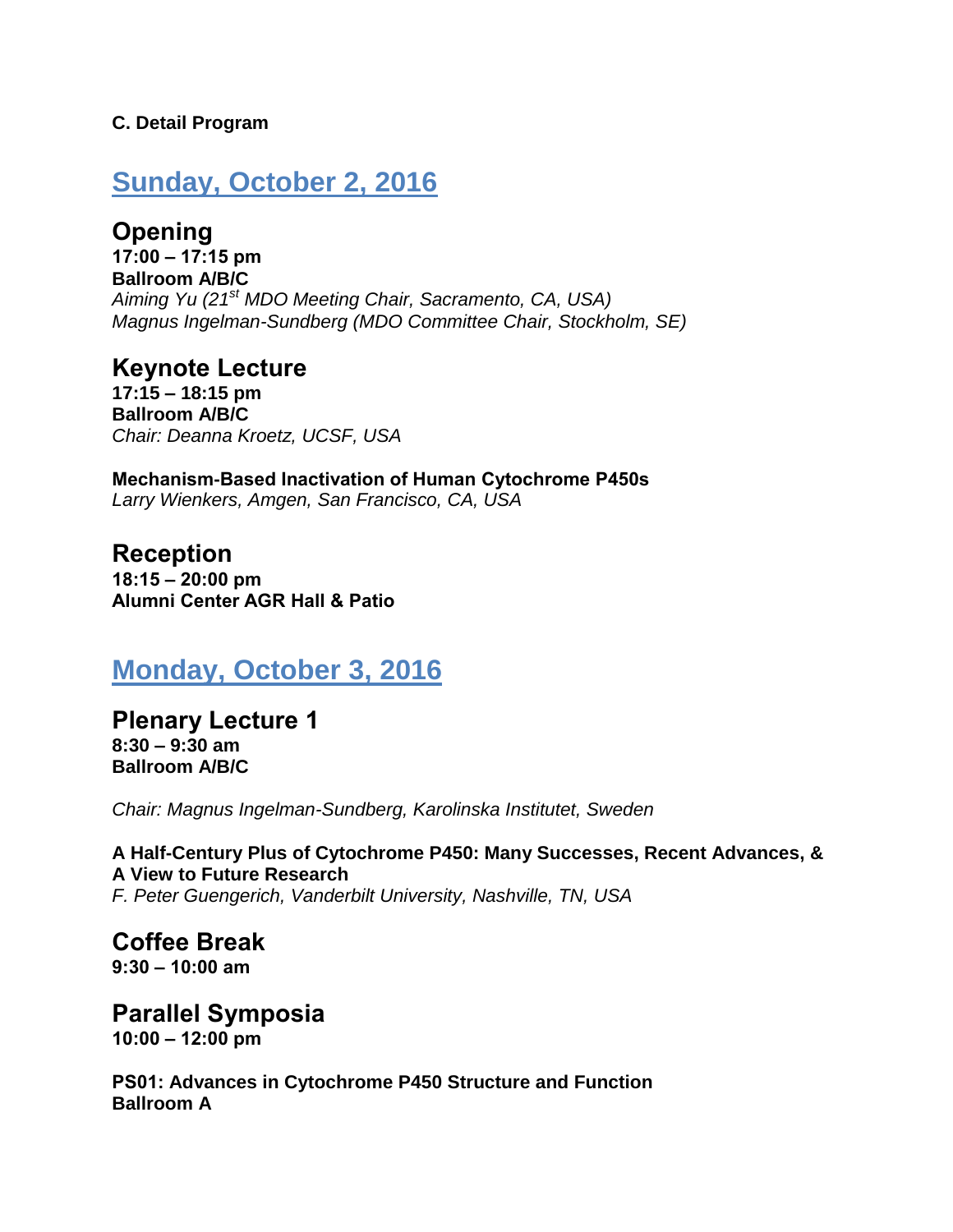*Chairs: Emily E. Scott, University of Michigan, USA*

- **Structure of CYP3A5 and comparison with CYP3A4** *Eric Johnson, [The Scripps Research Institute,](https://www.scripps.edu/research/faculty/ejohnson) USA*
- **NMR and X-ray crystallography inputs in understanding CYP17A1 biochemistry and the design of improved inhibitors for prostate cancer** Emily E. Scott, University of Michigan, USA
- **Studies of CYP2B selectivity: plasticity, peripheral pockets, pi bonds, and packrats**

*James R. Halpert, University of Connecticut, USA*

- **Substrate and inhibitor binding in CYP2D6 by NMR: How different is solution from the crystal?** *Thomas Pochapsky, Brandeis University, USA*
- **Crystal Structures of CYP2C9, CYP2C9\*3 and CYP2C9\*30 in Complex with Multiple Losartan Molecules Reveal a Peripheral Binding Site and Alternate Active Site Orientations** *Manish Shah, University of Connecticut, USA*

#### **PS02: Cytochrome P450 Derived Endogenous Bioactive Lipids Ballroom B**

*Chairs: Darryl C. Zeldin, NIEHS/NIH & Craig R. Lee, University of North Carolina, USA*

- **The CYP Fatty Acid Metabolite 20-HETE and Brain Hypoperfusion: A Target for Drug Development?** *Samuel Poloyac, University of Pittsburgh, PA, USA*
- **n-3 metabolites of CYP epoxygenases as mediators of cardioprotection**  *John Seubert, University of Alberta, Canada*
- **Cytochrome P450 derived epoxyeicosanoids as a therapeutic target in non-alcoholic fatty liver disease**

*Craig Lee, University of North Carolina at Chapel Hill, USA*

- **CYP-derived eicosanoids and macrophage function**  *Darryl Zeldin, NIEHS/NIH, USA*
- **Selected talk: Anti-inflammatory Omega-3 Endocannabinoid Epoxides** *Aditi Das, University of Illinois Urbana Champaign, USA*

## **PS03: Variability in Drug Metabolism and Safety**

## **Ballroom C**

*Chair: Nico P.E. Vermeulen, Vrije University, The Netherlands*

- **Multistep bioactivation to and bioinactivation of reactive drug metabolites: CYP, NQO, UGT and GST mediated variability** *Nico P.E. Vermeulen, Vrije University, The Netherlands*
- **Crosstalk of the aryl hydrocarbon receptor and β-catenin - signal integration by the CYP1A1 promoter** *Albert Braeuning, Federal Institute for Risk Assessment, Germany*
- **Activity-imaging of cytochrome P450 1A in living systems** *Ling Yang, Dalian Institute of Chemical Physics, CAS, China*
- **Brain CYP2D alters haloperidol-induced extrapyramidal symptoms in a rat model**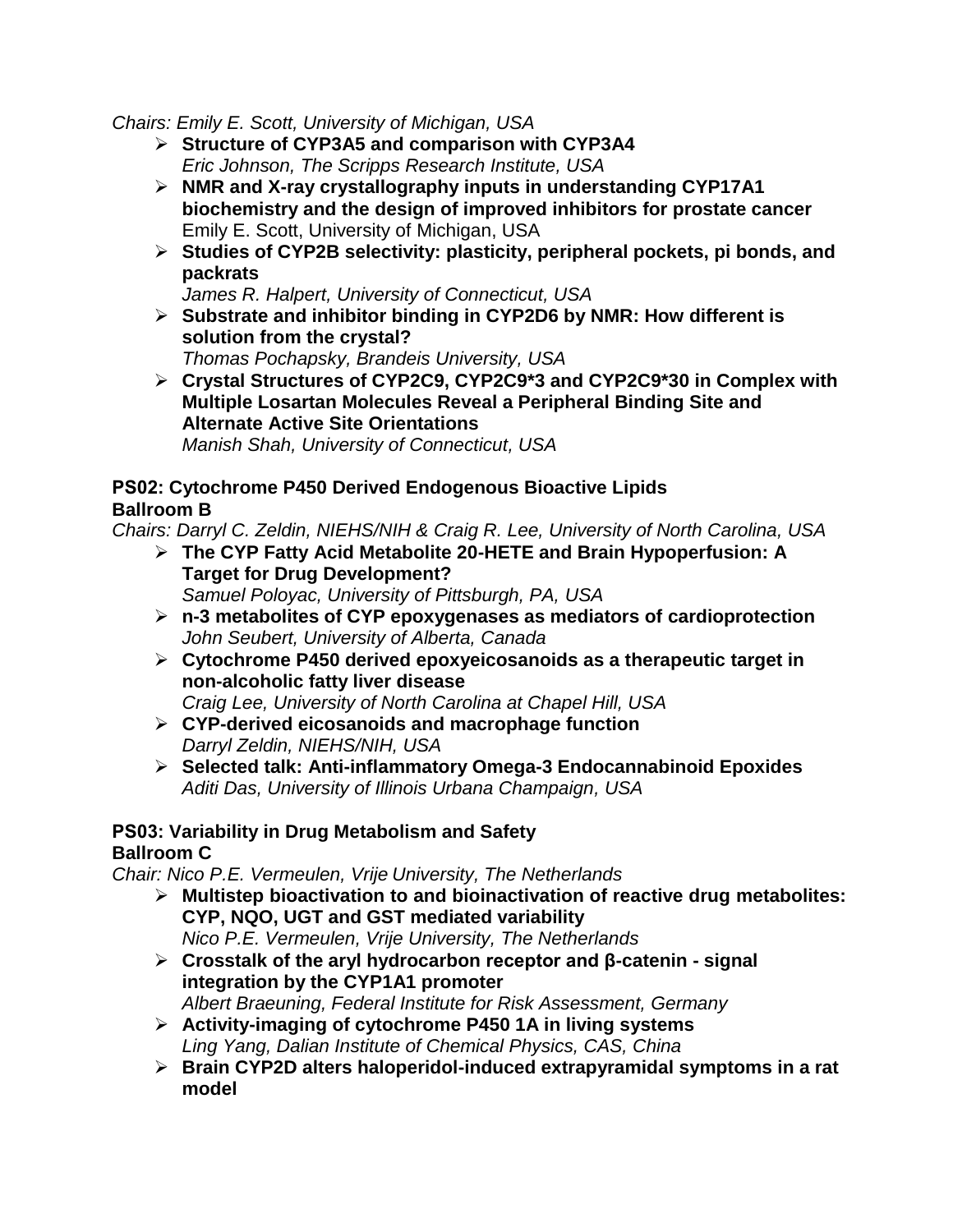*Rachel Tyndale, University of Toronto, Canada*

 **Selected talk: Potential effects of gender on the expression of Phase I and Phase II metabolizing enzymes in human tissues** *Heidi Medford, Washington State University Health Sciences, USA* 

# **Lunch/Industry Symposium/Poster Session (Posters P001-P040)**

**12:00 – 14:00 pm Conference Rooms A & B and Hallway**

# **Parallel Symposia**

**14:00 – 15:30 pm**

#### **PS04: Cytochrome P450 Genomics, Functions and Precision Medicine Ballroom A**

*Chairs: F. Peter Guengerich, Vanderbilt University & Allan E. Rettie, University of Washington, USA*

- **P450 pharmacogenomic testing for precision medicine** *Ann K. Daly, Newcastle University, UK*
- **CYP2C9 and 4F gene variation in warfarin response & drug interactions** *Allan E. Rettie, University of Washington, USA*
- **Human CYP4F22 in production of acylceramide for skin permeability barrier formation**

*Akio Kihara, Hokkaido University, Japan* 

#### **PS05: Importance and Function of Non-P450 Enzymes in Drug Oxidations Ballroom B**

*Chairs: Nina Isoherranen, University of Washington & Deepak Dalvie, Pfizer, USA*

 **The emerging role of Non-P450 oxidoreductases in drug metabolism and toxicity**

*Deepak Dalvie, Pfizer, USA*

 **The function of FMO enzymes, lessons learned from transgenic mouse models**

*Elizabeth A Shephard, University College London, UK*

 **CES1 and CES2: Distribution, function and clinical significance** *Bhagwat Prasad, University of Washington, USA*

### **PS06: New Approaches in Drug Delivery & Development Ballroom C**

*Chairs: Kit S. Lam, UC Davis School of Medicine, USA*

- **Cancer Targeting and Nanodelivery** *Kit S. Lam, UC Davis School of Medicine, USA*
- **An Integrated Model of Reactivity and Metabolism** *Tyler Hughes, Washington University in St. Louis, USA*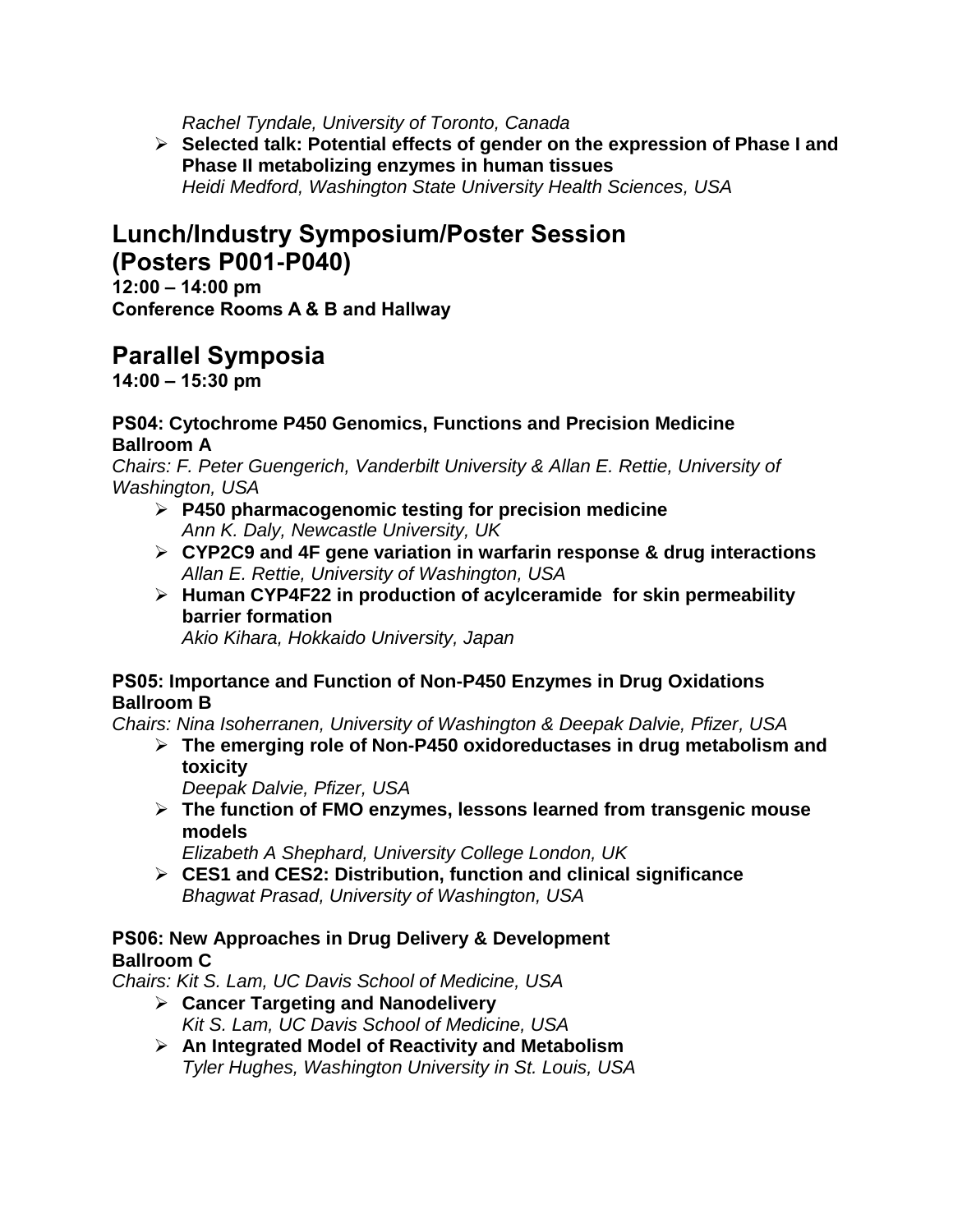**Drug Target Residence Time Affects Drug** *in vivo* **Efficacy through Multiple Pathways**

*Kin Sing Stephen Lee, UC Davis, USA*

# **Coffee Break**

**15:30 – 16:00 am**

# **Parallel Symposia**

**16:00 – 17:30 pm**

#### **PS07: UGTs - Functions and Clinical Importance Ballroom A**

*Chairs: Michael H. Court, Washington State University, USA &* Robyn Meech*, Flinders University, Australia* 

- **Regulation of UGTs in cancer** *Robyn Meech, Flinders University, Australia*
- **Human UGT1A pharmacogenetics: from bench to clinic** *Michael H. Court, Washington State University, USA*
- **Using mouse genetic models to understand human UGT expression** *Robert Tukey, UCSD, USA*

## **PS08: Organization of Drug-Metabolizing Enzymes and Their Redox Partners in the Endoplasmic Reticulum**

## **Ballroom B**

*Chairs: Wayne Backes, LSU Health Sciences Center, USA & Yuji Ishii, Kyushu University, Japan*

- **Functional interaction of UDP-glucuronosyltransferases and cytochrome P450 3A4: the domains of UGT involved in the interaction** *Yuji Ishii, Kyushu University, Japan*
- **Direct Observation of Cytochrome P450 and Cytochrome P450 Reductase Interacting with Lipid Bilayers** *Jeff Jones, Washington State University, USA*
- **P450 protein structure modulates their localization into specific lipid microdomains**

*Wayne Backes, LSU Health Sciences Center, USA*

 **Selected talk: Eavesdropping of crosstalk among drug-metabolizing cytochromes P450: Functional consequences of interactions between CYP2E1 and CYP2D6** *Dmitri Davydov, Washington State University, USA*

### **PS09: Biotransformations & Technologies in the Spotlight Ballroom C**

*Chairs: Hao-Jie Zhu, University of Michigan, USA*

 **Unusual Aliphatic Oxidation and Carbon-carbon Bond Cleavage in the Sequential Metabolism of Olanexidine Catalyzed by Human Cytochrome P450 and Non-P450 Enzymes**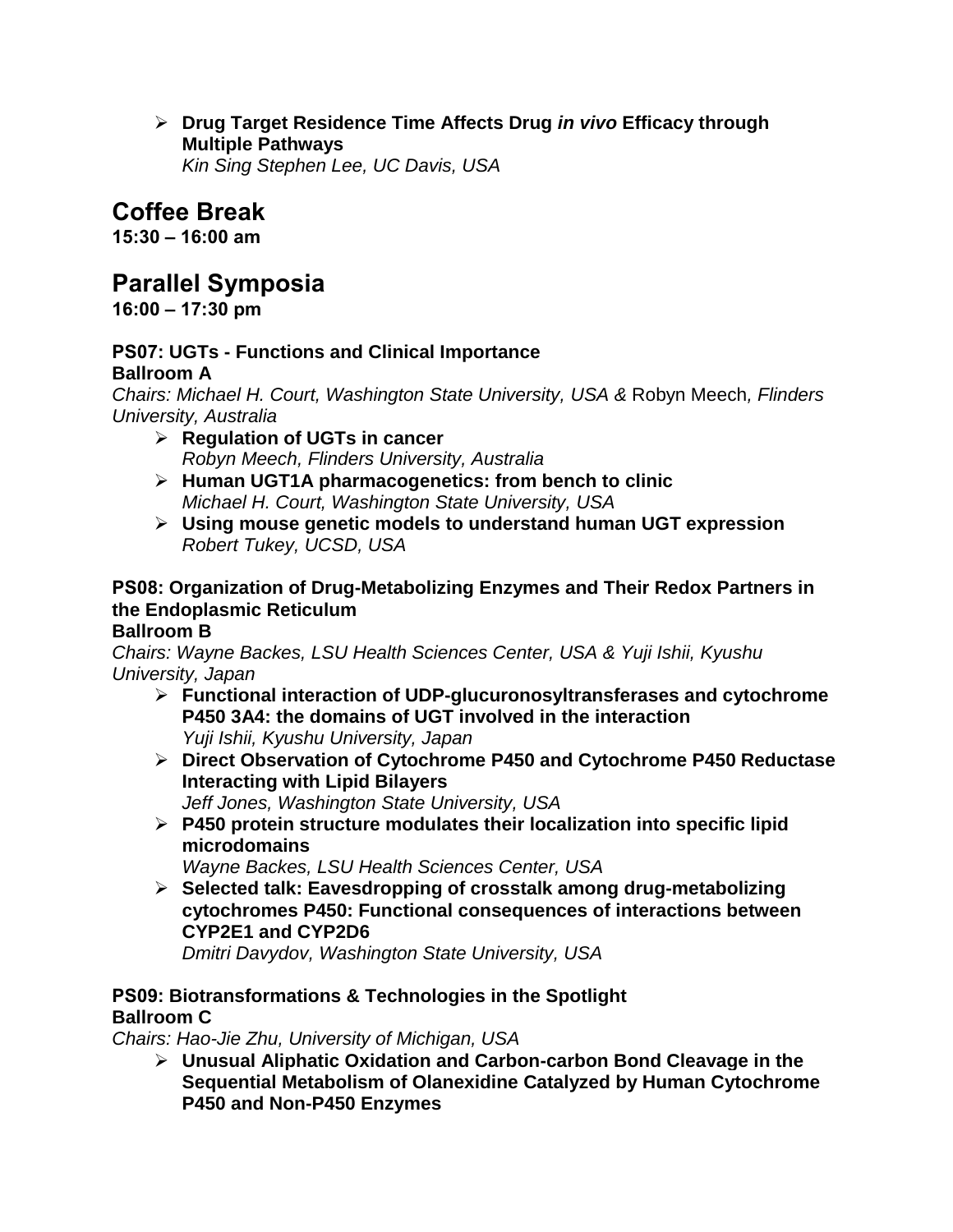*Yiding Hu, Sanofi, USA*

 *In vitro* **Metabolism across Species of the Novel Late Cardiac Na<sup>+</sup> Current Inhibitor Eleclazine**

*Nevena Mollova, Gilead Sciences, Inc., USA*

- **Comparison of expression profiles of drug-metabolizing enzymes between human liver and the hepatic cell lines HepG2, Hep3B, and HuH7: a targeted quantitative proteomics study** *Hao-Jie Zhu, University of Michigan, USA*
- **Development of a Matrix-Assisted Laser Desorption/Ionization Mass Spectrometry Method for Imaging Tenofovir and Tenofovir-Diphosphate** *Dominique Figueroa, Johns Hopkins University, USA*

# **Tuesday, October 4, 2016**

# **Plenary Lecture 2**

**8:30 – 9:30 am Ballroom A/B/C** *Chair: Jeffrey Peters,* The Pennsylvania State University

**Nuclear Receptors at the Crossroads of Xenobiotic Metabolism and Metabolic Disease** *Frank J. Gonzalez, NCI/NIH, Bethesda, MD, USA*

# **Coffee Break**

**9:30 – 10:00 am**

# **Parallel Symposia**

**10:00 – 12:00 pm**

#### **PS10: Nuclear Receptors in Drug Metabolism and Disease Ballroom A**

*Chairs: Frank J. Gonzalez, NCI/NIH & Grace Guo, Rutgers University, USA*

- **CAR & PXR as cell signal scaffolding proteins for drug targets** *Masahiko Negishi, NIEHS/NIH, USA*
- **The role of peroxisome proliferator-activated receptors in carcinogenesis and chemoprevention**

*Jeffrey Peters, The Pennsylvania State University, USA*

- **A tale of bile acids and FXR in intestine-liver crosstalk** *Grace Guo, Rutgers University, USA*
- **Nuclear receptors in the control of drug oxidation, toxicity and disease** *Qing-Yu Zhang, Wadsworth Center, New York State Department of Health, USA*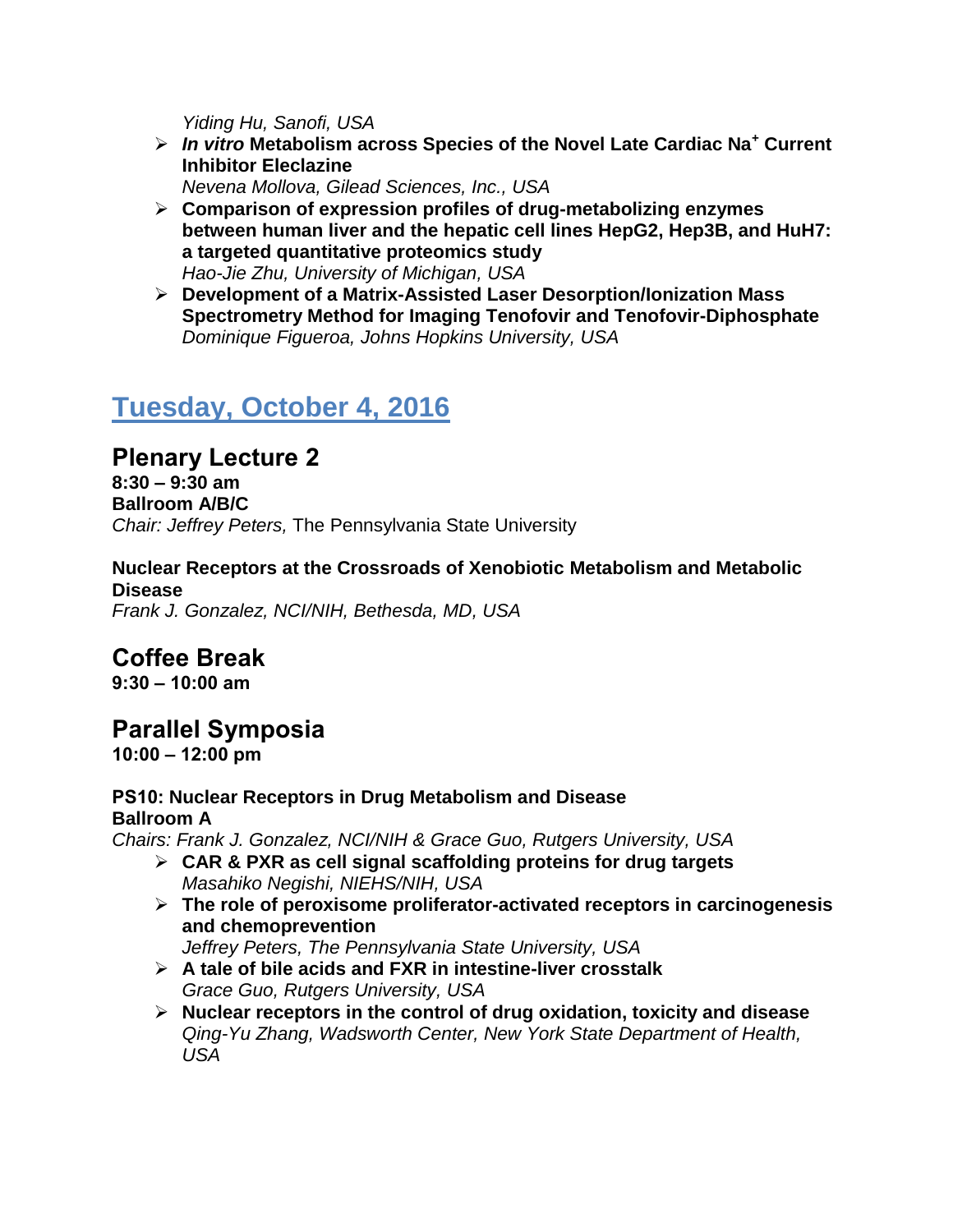**Disrupting Hepatocyte** *Cyp51* **from Cholesterol Synthesis Decreases RORC Signaling and Leads to Progressive Liver Injury in the Developing Mouse**

*Damjana Rozman, University of Ljubljana, Slovenia*

### **PS11: Importance of Transporters in Drug Development Ballroom B**

*Chairs: Yurong Lai, Bristol-Myers Squibb & Kathy Giacomini, UCSF, USA*

- **Transporters as therapeutic targets** *Kathy Giacomini, UCSF, USA*
- **The combination of in vitro experimental and modeling approaches to predict in vivo intracellular partitioning** *Yurong Lai, Bristol-Myers Squibb, USA*
- **Importance of OCTs in drug transport** *Joanne Wang, University of Washington, USA*
- **Renal transporters in xeno-endobiotic drug interactions** *Irene Lepist, Gilead Sciences, USA*

## **PS12: Inhibition of Epoxide Hydrolase: Enzymes, targets and possible paths to clinic**

## **Ballroom C**

*Chairs: Bruce D. Hammock, UC Davis & John D. Imig, Medical College of Wisconsin, USA*

- **Results from FTIH/Experimental medicine clinical trials on a novel soluble epoxide hydrolase inhibitor, GSK2256294** *James F. Callahan, GlaxoSmithKline, USA*
- **Soluble epoxide hydrolase inhibitors and polypharma approaches to treat renal fibrosis, hypertension and other disorders**  *John D. Imig, Medical College of Wisconsin, USA*
- **Epoxy eicosanoids and regulation of choroidal neovascularization in the eye: contribution of the soluble epoxide hydrolase** *Kip Connor, Harvard University, USA*
- **Development of soluble epoxide hydrolase inhibitors to control pain in man and companion animals** *Bruce D. Hammock, UC Davis, USA*

# **Lunch/Industry Symposium/Poster Session (Posters P041-080; MDO Poster Competition)**

**12:00 – 14:00 pm Conference rooms A & B and hallway**

# **Excursion to NAPA Valley (ticketed event)**

**14:00 – 20:00 pm.** 

**Bus will depart from the Conference Center at 14:00 pm, and depart from NAPA Valley at 19:00 pm.**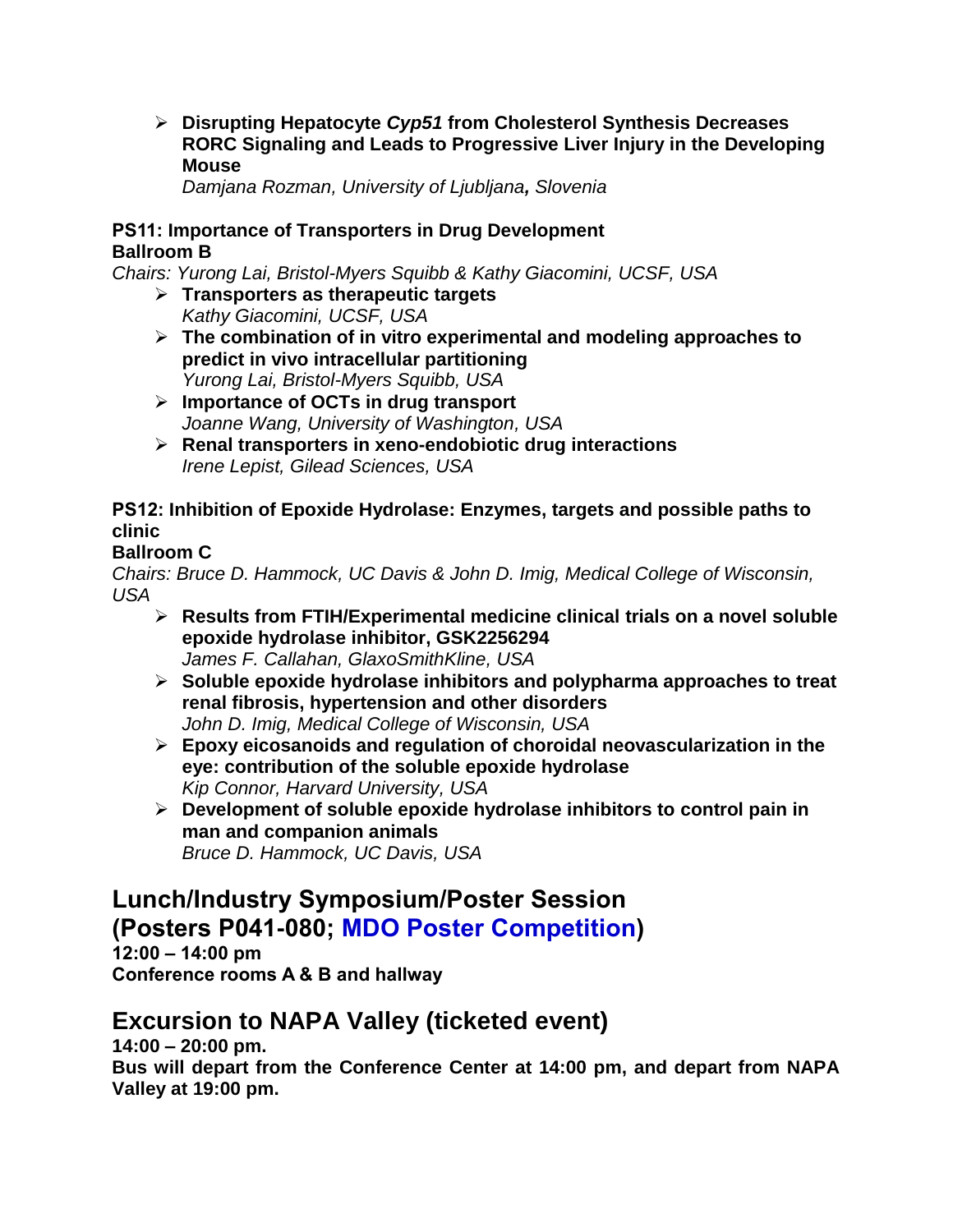# **Wednesday, October 5, 2016**

# **Plenary Lecture 3**

**8:30 – 9:30 am Ballroom A/B/C**

*Chair: Uli Zanger, Dr. Margarete Fischer-Bosch Institute of Clinical Pharmacology, Germany*

#### **Genetic and Epigenetic Regulation of ADME Gene Expression and Drug Response**

*Magnus Ingelman-Sundberg, Karolinska Institutet, Sweden*

# **Coffee Break**

**9:30 – 10:00 am**

# **Parallel Symposia**

**10:00 – 12:00 pm**

### **PS13: Disease Effect on Drug Metabolism and Disposition Ballroom A**

*Chairs: Wen Xie, University of Pittsburgh & Lauren Aleksunes, Rutgers University, USA*

 **Regulation of Drug Transporters and Drug Disposition by Fatty Liver Disease**

*Nathan Cherrington, University of Arizona, USA*

 **Endobiotic and Xenobiotic Disposition in Pregnancy and Maternal Cholestasis**

*Lauren Aleksunes, Rutgers University, USA*

 **Role of Nuclear Receptors and MicroRNAs in the Regulation of Drug Metabolism by Inflammation**

Uli Zanger, Dr. Margarete Fischer-Bosch Institute of Clinical Pharmacology, **Germany** 

 **Regulation of Sulfotransferase by Local and Systemic Liver Injuries** *Wen Xie, University of Pittsburgh, USA*

#### **PS14: Pharmacogenomics in Oncology Ballroom B**

*Chairs: Jatinder Lamba, University of Florida & Deanna Kroetz, UCSF, USA*

- **Pharmacogenomics of microtubule targeting agents** *Deanna Kroetz, UCSF, USA*
- **Integrative Omics approaches to advance outcome in AML** *Jatinder Lamba, University of Florida, USA*
- **Assessing carcinogenesis and biomarkers in transgenic mice** *Xinxin Ding, SUNY College of Nanoscale Science and Engineering, USA*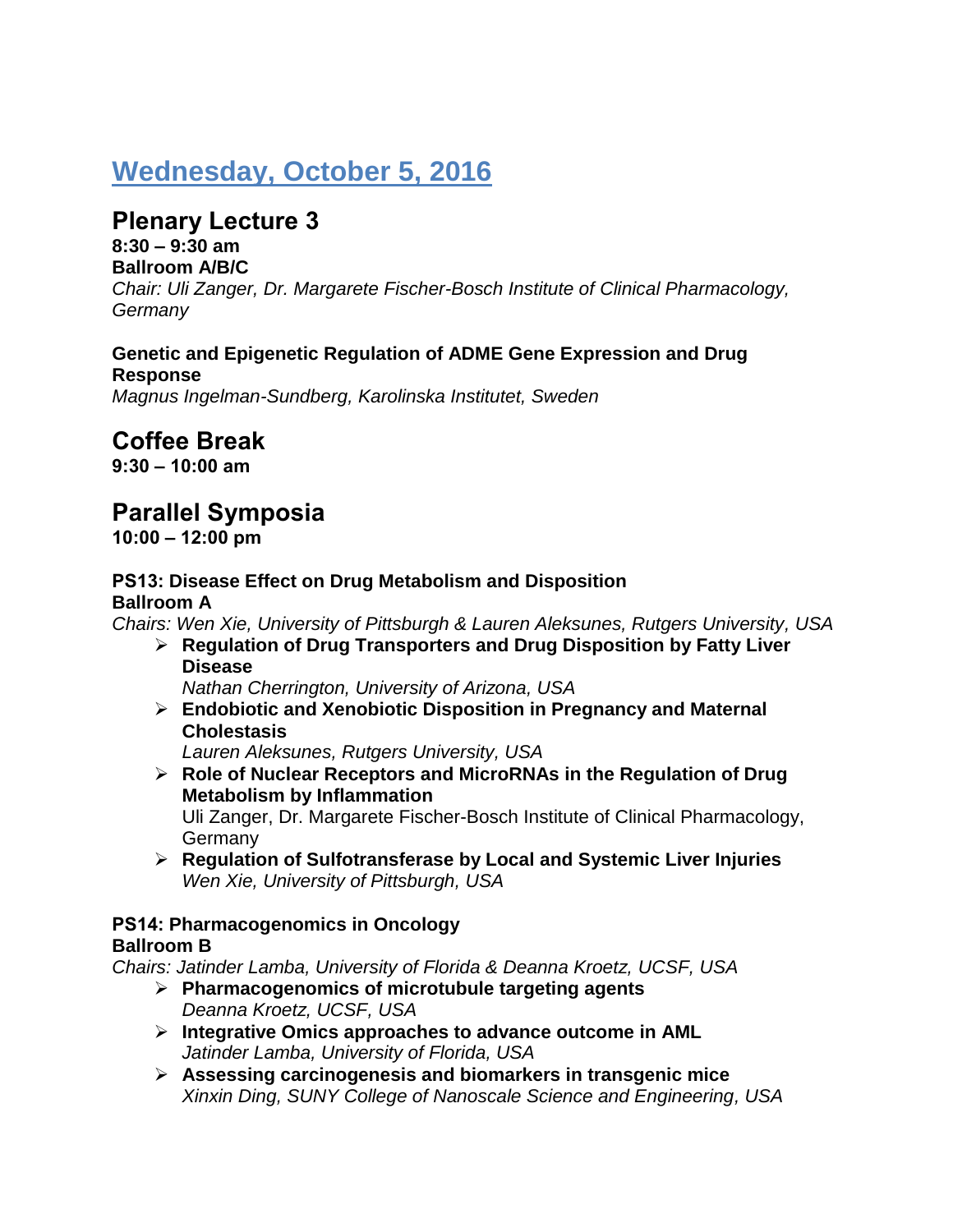**Next Generation Sequencing (NGS) for the identification of markers of drug response in cancer**

*Cristina Rodríguez-Antona, Spanish National Cancer Center CNIO, Spain*

#### **PS15: Systems Pharmacology and Clinical Translation Ballroom C**

*Chairs: Chuang Lu,* Biogen, USA*; Sandy Pang, University of Toronto, Canada*

- **Systems-pharmacological analysis of drug toxicities** *Masashi Honma/Hiroshi Suzuki, The University of Tokyo Hospital, Japan*
- **Integrating DMPK data towards clinical trials – an industrial perspective** *Chuang Lu, Biogen, USA*
- **Translation of in vitro biochemical data of vitamin A and retinoid metabolism to tissue specific changes in retinoid concentrations and signaling**

 *Nina Isoherranen, University of Washington, USA*

 **Systems approach to explain the complex regulation of the vitamin D receptor on 1,25-dihydroxyvitamin D<sup>3</sup> kinetics and describe the pharmacodynamic responses** *Sandy Pang, University of Toronto, Canada*

## **Lunch/Industry Symposium/Poster Session (Posters P081-P120)**

**12:00 – 14:00 pm Conference rooms A & B and hallway**

## **MDO Committee Meeting**

**12:00 – 13:30 pm AGR Hall, Alumni Center**

# **Parallel Symposia**

**14:00 – 15:30 pm**

## **PS16: Metabolomics in Drug Disposition and Toxicology: Clinical and Translational Applications**

### **Ballroom A**

*Chairs: Andrew D. Patterson, Pennsylvania State University, USA*

- **Metabolic phenotyping of response to drug treatment: integrating metabolomics and genomics** *Oliver Fiehn, UC Davis, USA*
- **Metabolomic applications to guide the mechanistic understanding of drug-induced liver injury** *Xiaochao Ma, University of Pittsburgh, USA*
- **Metabolomics as a tool for translational science in xenobiotic disposition and toxicity**

*Andrew D. Patterson, Pennsylvania State University, USA*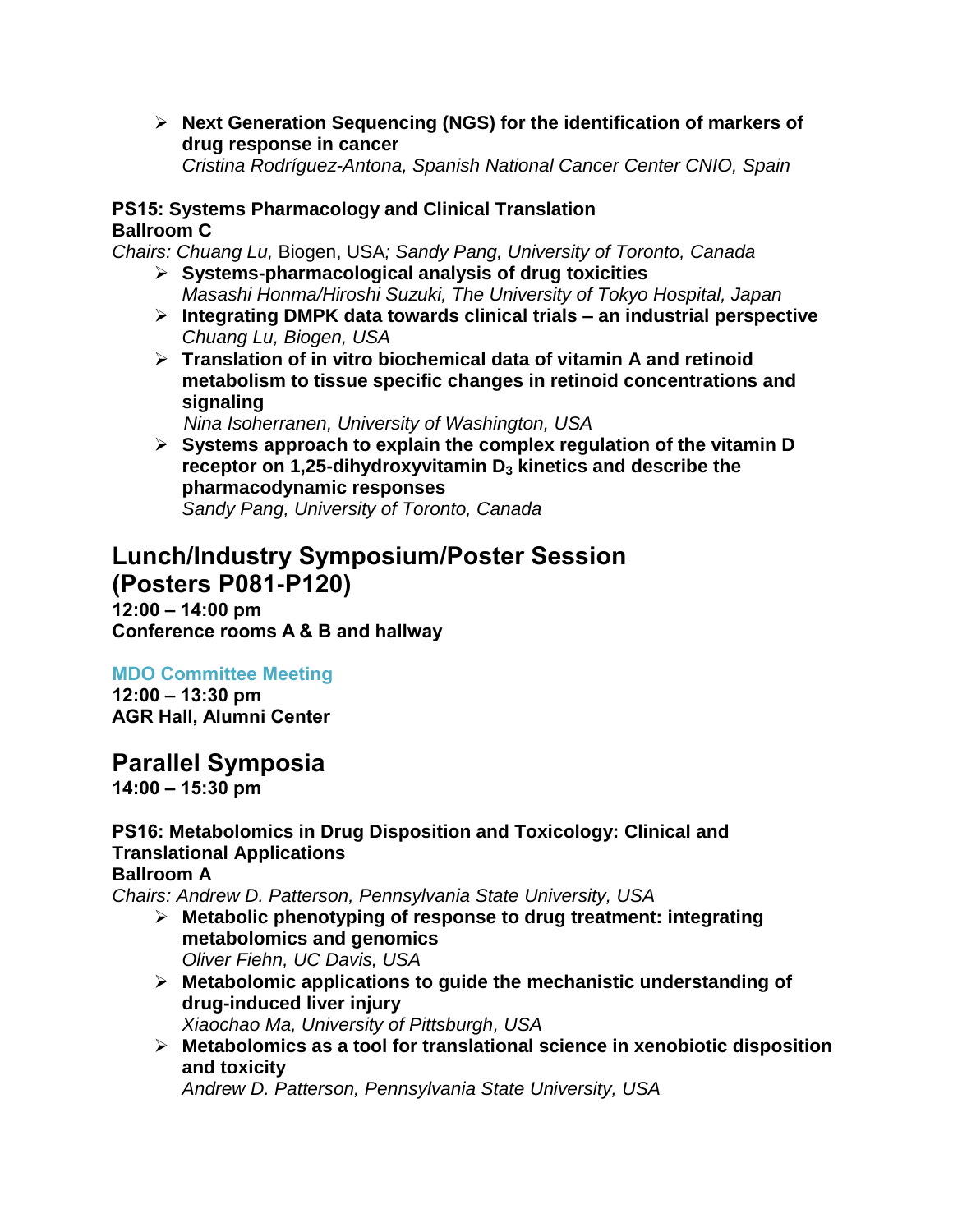**Selected talk: Profiling Bioactivation Pathways of Antidepressant Duloxetine in Wild-type and Humanized Mice** *Feng Li, Baylor College of Medicine, USA*

## **PS17: Roles of Long Non-Coding RNAs in Liver Development, Functions, and Diseases**

### **Ballroom B**

*Chairs: Xiaobo Zhong & Li Wang, The University of Connecticut, USA*

- **Liver lincRNAs responsive to hormones and foreign chemicals** *David Waxman, Boston University, USA*
- **Long non-coding RNAs in liver growth, normal functions, and disease progress**

*Xiaobo Zhong, The University of Connecticut, USA*

 **LncRNA H19 in liver metabolic function** *Li Wang, The University of Connecticut, USA*

#### **PS18: Catabolism and Distribution of Antibody Drug Conjugate (ADC) Ballroom C**

*Chairs: Cyrus Khojasteh & Donglu Zhang, Genentech, USA*

- **Current understanding and challenges in the determination of ADME of ADCs**
	- *Cyrus Khojasteh, Genentech, USA*
- **A lysosomal transporter is required for non-cleavable linker ADC function**  *Kevin Hamblett, Zymeworks, USA*
- **Impact of payload drug metabolism on pharmacokinetics and efficacy of ADCs**

*Dian Su, Genentech, USA*

 **Linker immolation-directed ADC designs** *Donglu Zhang, Genentech, USA*

# **Coffee Break**

**15:30 – 16:00 pm**

# **Parallel Symposia**

**16:00 – 17:30 pm**

# **PS19: Role of gut microbiota in drug metabolism and toxicology**

**Ballroom A**

*Chairs: Hyunyoung Jeong, University of Illinois – Chicago & Edward T. Morgan, Emory University, USA*

- **The microbial pharmacist within us**
	- *Peter Turnbaugh, UCSF, USA*
- **RNA-Seq Quantification of Hepatic Drug-Processing Genes in Germ-Free Mice**

*Curtis Klaassen and Julia Yue Cui, University of Washington, USA*

**Drugging the microbiome**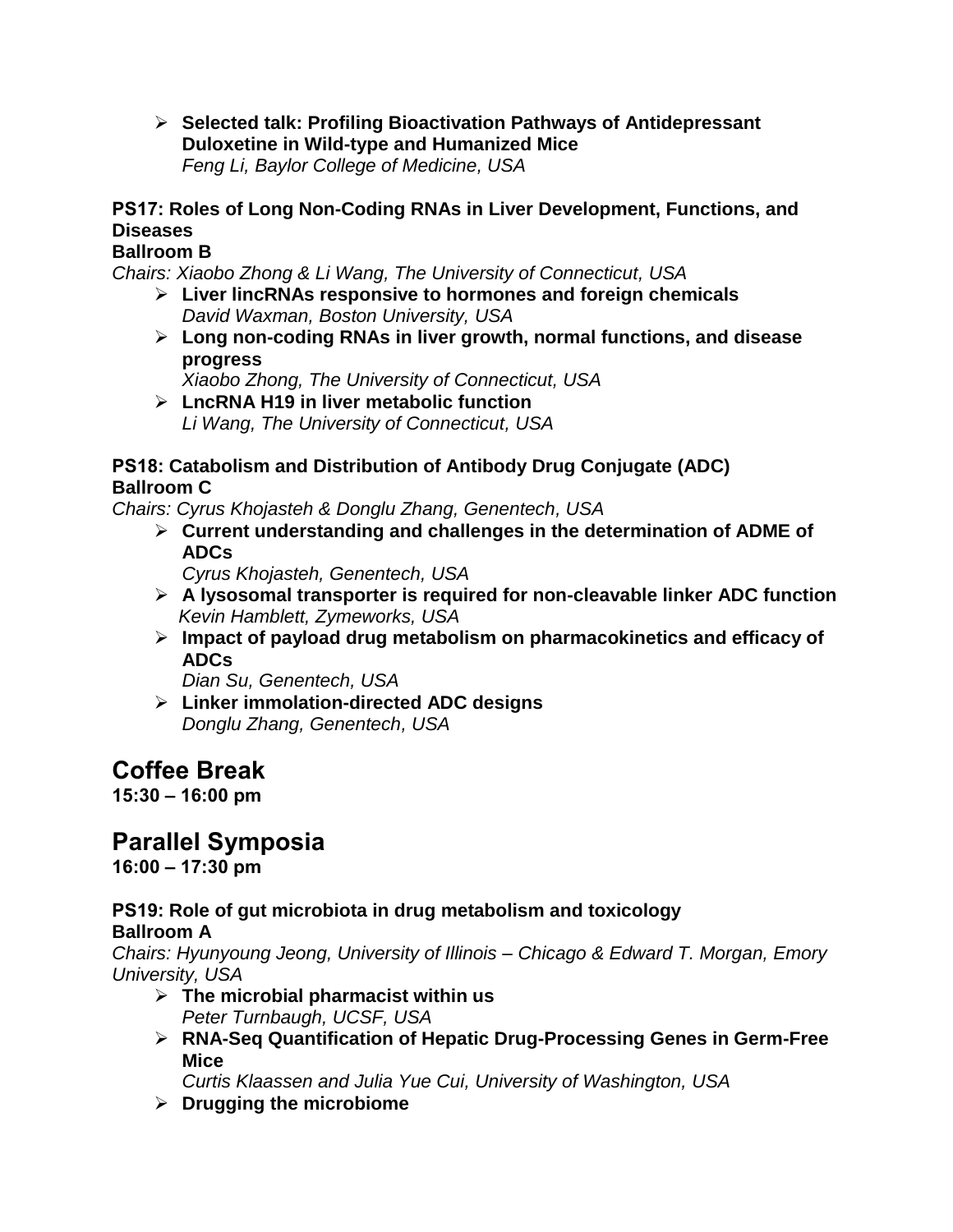Aadra Bhatt*/Matthew Redinbo, University of North Carolina at Chapel Hill, USA*

### **PS20: Posttranscriptional Regulation and Posttranslational Modulation of Drug Metabolizing Enzymes**

### **Ballroom B**

*Chairs: Philip Lazarus, Washington State University, USA & Tsuyoshi Yokoi, Nagoya University, Japan*

- **Impact of RNA editing on microRNA function and drugmetabolizing enzymes** *Miki Nakajima, Kanazawa University, Japan*
- **Role of epigenetics & alternate splicing in regulating UGT expression and activity**

*Philip Lazarus, Washington State University, USA*

 **ERAD of Hepatic Endoplasmic Reticulum (ER)-anchored Cytochromes P450 (P450s) and Cytosolic Tryptophan 2,3-dioxygenase (TDO): Structural Determinants**

*M. Almira Correia, UCSF, USA*

 **Selected talk: TGF-β1 elevates BCRP expression in colorectal cancer through SMAD4/HOTAIR/miR-145 axis** *Wei-Peng Wang, Soochow University, China*

### **PS21: New Gene Editing Technologies in Animal Models: Applications of CRISPR Tools**

### **Ballroom C**

*Chairs: David Segal, UC Davis & Yin Hao, Massachusetts Institute of Technology, USA*

- **Genome Engineering with CRISPR/Cas9 at the Dawn of the Golden Age** *David Segal, UC Davis, USA*
- *In vivo* **genome editing: From proof-of-concept to therapeutic delivery** *Yin Hao, Massachusetts Institute of Technology, USA*
- **Pancreatic Cancer Modeling with Somatic Genome Editing** *Monte Winslow, Stanford University, USA*

# **Conference Banquet (ticketed event)**

**18:00 – 20:00 pm Alumni Center AGR Hall**

# **Thursday, October 6, 2016**

**Plenary Lecture 4 8:30 – 9:30 am Ballroom A/B/C** *Chair: Pamela Lein, UC Davis, USA*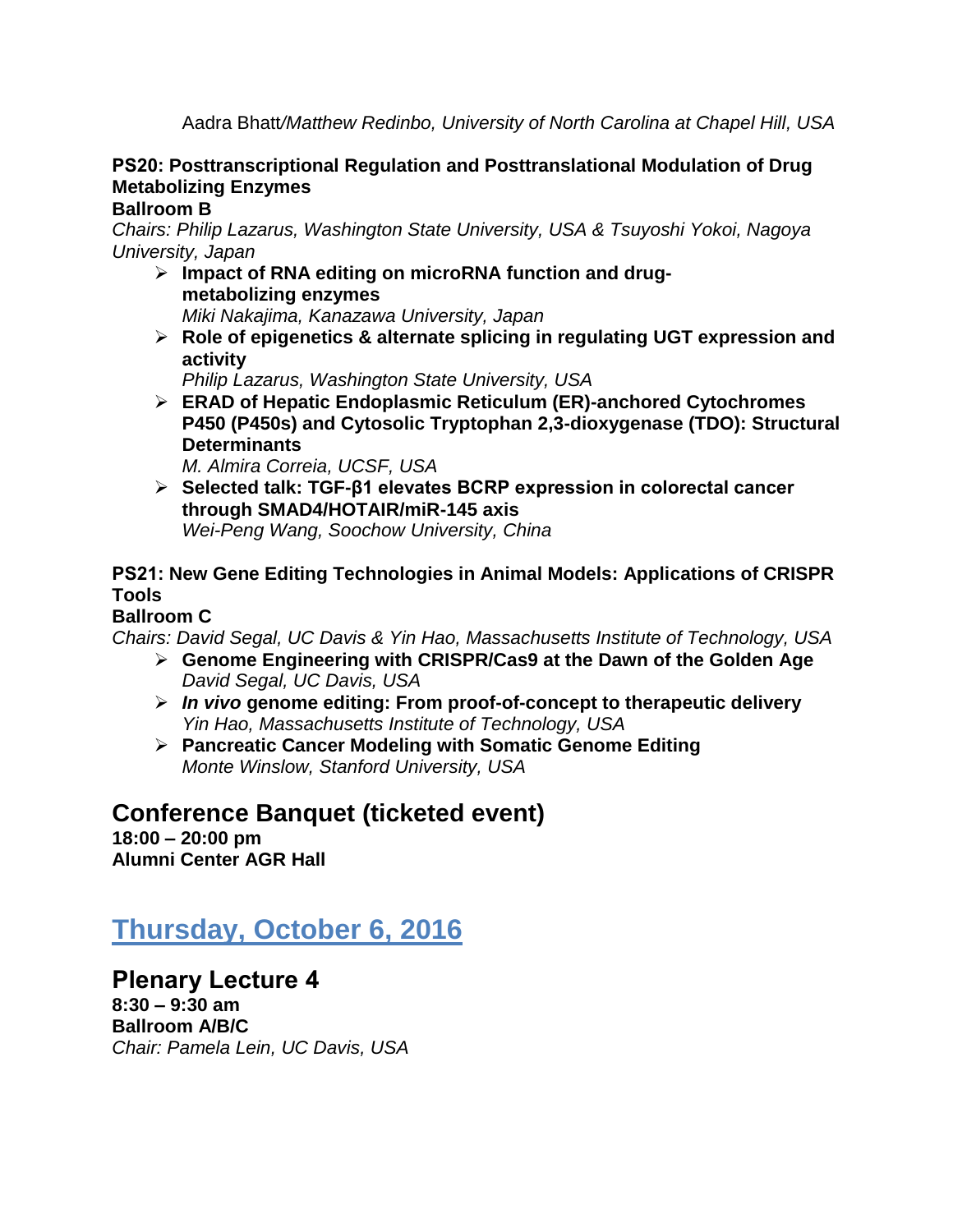#### **Molecular Evolution of the Ah Receptor in** *Homo Sapiens* **Facilitated Resistance to PAH Toxicity**

*Gary Perdew, Pennsylvania State University, University Park, PA, USA*

# **Coffee Break**

**9:30 – 10:00 am**

# **Parallel Symposia**

**10:00 – 12:00 pm**

#### **PS22: Emerging Field of Xenobiotic Drug Induced Liver Injury (DILI) Ballroom A**

*Chairs: Xianglin Shi, University of Kentucky,, USA*

 **MicroRNAs and oxidative stress in tumor angiogenesis and therapeutic resistance**

*Bing-Hua Jiang, Thomas Jefferson University, USA*

- **Prevention of Cr(VI)-carcinogenesis by natural compounds** *Xianglin Shi, University of Kentucky, USA*
- **Flavin-Containing Monoozygenase 3 Function and Expression and its Potential Relationship to Adaptation to Acetaminophen-Induced Hepatotoxicity**

*Gregory Smith/Jose Manautou, University of Connecticut, USA*

 **Regulation of hepatic endoplasmic reticulum and P450 Enzymes Homeostasis by Autophagy** *Wenxing Ding, University of Kansas Medical Center, USA*

### **PS23: Metabolism and Neurotoxicity of Pesticide Drugs and Persistent Organic Pollutants**

### **Ballroom B**

*Chairs: Pamela Lein, UC Davis & James Olson, SUNY-Buffalo, USA*

- *Neurotoxicity of organophosphorus pesticides in adolescents Diane Rohlman, The University of Iowa, USA*
- *Metabolism of organophosphorus pesticides James Olson, SUNY-Buffalo, USA*
- **Developmental neurotoxicity of polychlorinated biphenyls** *Pamela Lein, UC Davis, USA*
- **Metabolism of polychlorinated biphenyls** *Hans Lehmler, The University of Iowa, USA*

#### **PS24: Holistic Efficacy of Herbal Products: Insights from ADME Gene Regulation Ballroom C**

*Chairs: Huichang Bi, Sun Yat-Sen University & Jiang Zheng, Shenyang Pharmaceutical University, China*

 **Transcriptional Activation of CYPs and UGTs by Natural Constituents From Traditional Chinese Medicines: Mechanisms and Applications** *Su Zeng, Zhejiang University, China*